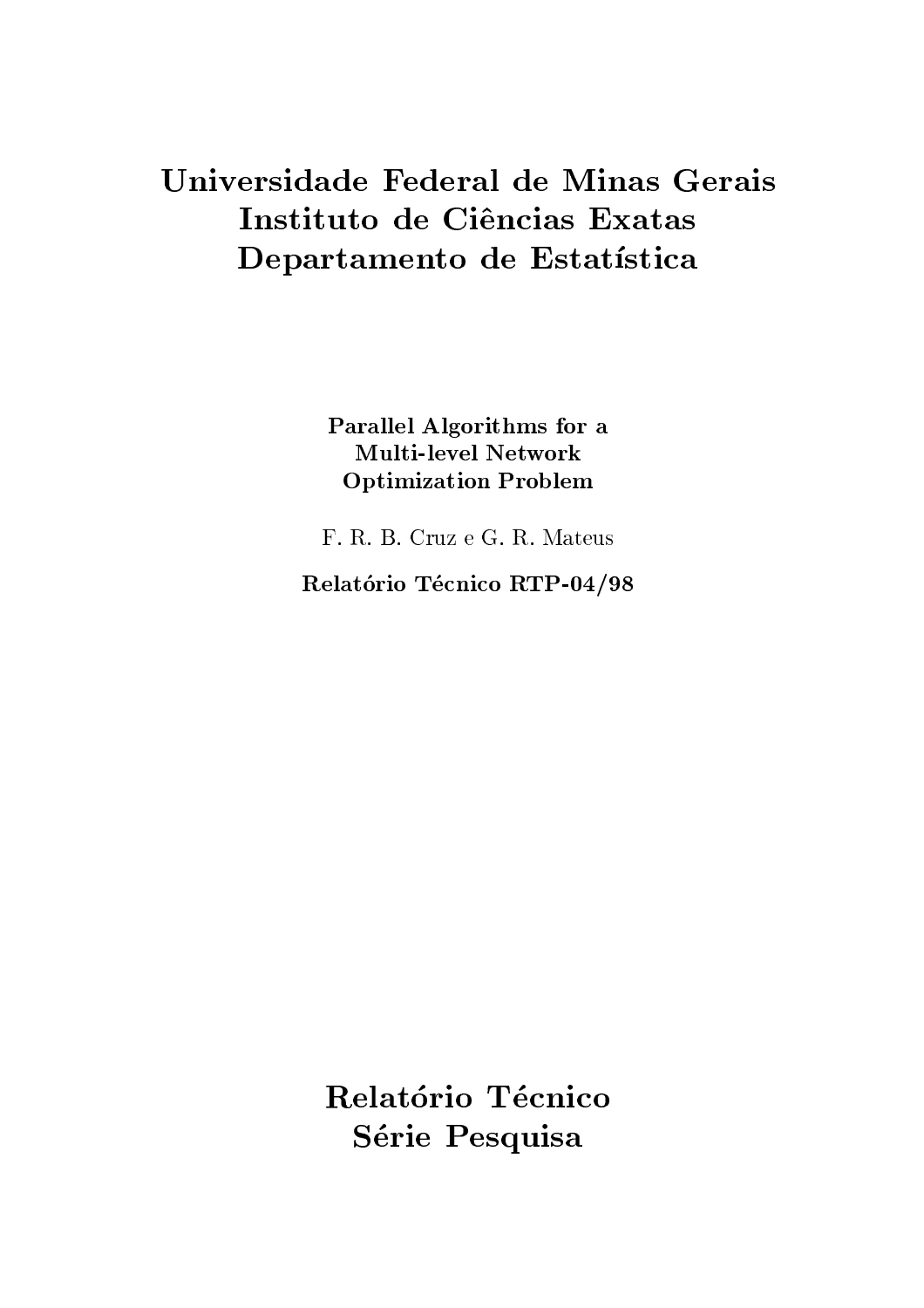## $-$  . The set of the set of the set of the set of the set of the set of the set of the set of the set of the set of the set of the set of the set of the set of the set of the set of the set of the set of the set of the se -

 ${\rm F.~R.~B.~Cruz^a.}^*.~{\rm G.~R.~Mateus^b}$  .

 $^aD$  on antemported a  $F$  otal  $\tilde{C}$ , - . / <sup>0</sup> <sup>1</sup> <sup>20</sup> <sup>3</sup> . <sup>4</sup> <sup>2</sup> <sup>5</sup> <sup>6</sup> . <sup>&</sup>gt; ; .? <sup>4</sup> <sup>&</sup>lt; ; <sup>0</sup> <sup>6</sup> <sup>0</sup> <sup>&</sup>gt; <sup>5</sup> <sup>3</sup> / @ <sup>2</sup> <sup>0</sup> A< 0B <sup>5</sup> <sup>=</sup> C <sup>4</sup> ; <sup>D</sup> . <sup>1</sup> <sup>8</sup> ; <sup>6</sup> <sup>0</sup> <sup>6</sup> . <sup>E</sup> . <sup>6</sup> . <sup>1</sup> <sup>0</sup> <sup>F</sup> <sup>6</sup> . <sup>G</sup> ; <sup>4</sup> <sup>0</sup> <sup>8</sup> <sup>H</sup> . <sup>1</sup> <sup>0</sup> ; <sup>8</sup> <sup>=</sup>  $\sim$  I and  $\sim$  T i  $\sim$  T  $\sim$  1;  $\sim$  1; R  $\sim$  1; R  $\sim$  1; F  $\sim$  1; F  $\sim$  1; F  $\sim$  1; F  $\sim$  1; F  $\sim$  1; F  $\sim$  1; F  $\sim$  1; F  $\sim$  1; F  $\sim$  1; F  $\sim$  1; F  $\sim$  1; F  $\sim$  1; F  $\sim$  1; F  $\sim$  1; F  $\sim$  1; F  $\sim$  1 S <sup>T</sup> <sup>U</sup> <sup>V</sup> <sup>W</sup> <sup>X</sup> <sup>Y</sup> <sup>Z</sup> [ \ ] ^ \_ ` <sup>a</sup> <sup>b</sup> <sup>c</sup> <sup>d</sup> U <sup>V</sup> <sup>c</sup> <sup>a</sup> ^ <sup>b</sup> ` <sup>e</sup> \ \ <sup>f</sup> <sup>g</sup> ^ [ <sup>U</sup> <sup>h</sup> <sup>g</sup> i ]

### j kl <sup>m</sup> <sup>n</sup> <sup>o</sup> <sup>p</sup> <sup>m</sup>

q rs t <sup>u</sup> <sup>v</sup> <sup>u</sup> <sup>w</sup> <sup>x</sup> <sup>t</sup> <sup>r</sup> <sup>v</sup> <sup>y</sup> y <sup>z</sup> <sup>w</sup> <sup>v</sup> <sup>y</sup> { <sup>s</sup> | <sup>r</sup> <sup>u</sup> <sup>v</sup> <sup>x</sup> <sup>v</sup> <sup>y</sup> y w <sup>y</sup> <sup>s</sup> } <sup>u</sup> <sup>y</sup> w} <sup>w</sup> <sup>~</sup> |v <sup>|</sup> <sup>s</sup> <sup>~</sup> <sup>t</sup> <sup>|</sup> <sup>r</sup> <sup>w</sup> <sup>y</sup> <sup>v</sup> tt <sup>s</sup> <sup>v</sup> <sup>y</sup> <sup>x</sup> <sup>v</sup> <sup>~</sup> <sup>r</sup> <sup>v</sup> <sup>~</sup> <sup>z</sup> <sup>~</sup> <sup>z</sup>  $\overline{\phantom{a}}$  ,  $\overline{\phantom{a}}$  ,  $\overline{\phantom{a}}$  ,  $\overline{\phantom{a}}$  ,  $\overline{\phantom{a}}$  ,  $\overline{\phantom{a}}$  ,  $\overline{\phantom{a}}$  ,  $\overline{\phantom{a}}$  ,  $\overline{\phantom{a}}$  ,  $\overline{\phantom{a}}$  ,  $\overline{\phantom{a}}$  ,  $\overline{\phantom{a}}$  ,  $\overline{\phantom{a}}$  ,  $\overline{\phantom{a}}$  ,  $\overline{\phantom{a}}$  ,  $\overline{\phantom{a}}$ where  $y$  is the state of the state of the state of the state of the state of the state of the state of the state of the state of the state of the state of the state of the state of the state of the state of the state of t t| <sup>w</sup> } <sup>t</sup> <sup>~</sup> <sup>w</sup> { } <sup>z</sup> <sup>w</sup> <sup>y</sup> <sup>x</sup> } <sup>y</sup> | <sup>s</sup> <sup>y</sup> w <sup>w</sup> <sup>y</sup> <sup>~</sup> <sup>w</sup> <sup>|</sup> { x <sup>z</sup> <sup>w</sup> <sup>t</sup> <sup>s</sup> <sup>~</sup> <sup>s</sup> t <sup>s</sup> ~ <sup>|</sup> <sup>x</sup> <sup>z</sup> <sup>w</sup> <sup>z</sup> <sup>v</sup> <sup>~</sup> <sup>z</sup> <sup>x</sup> } <sup>y</sup> <sup>v</sup> <sup>|</sup> <sup>w</sup> <sup>z</sup> <sup>v</sup> <sup>t</sup> <sup>v</sup> } <sup>s</sup> wz <sup>s</sup> ~ <sup>|</sup> <sup>w</sup> <sup>w</sup> <sup>x</sup> <sup>u</sup> <sup>x</sup> <sup>x</sup> <sup>v</sup> } <sup>q</sup> <sup>r</sup> w <sup>x</sup> } <sup>y</sup> <sup>v</sup> <sup>|</sup> <sup>s</sup> <sup>~</sup> <sup>s</sup> t <sup>s</sup> ~ <sup>~</sup> <sup>v</sup> |s <sup>w</sup> <sup>w</sup> <sup>v</sup> <sup>t</sup> <sup>w</sup> <sup>s</sup> | <sup>s</sup> ~ <sup>|</sup> <sup>w</sup> <sup>x</sup> <sup>v</sup> |w <sup>t</sup> <sup>s</sup> ~ <sup>|</sup> <sup>r</sup> <sup>w</sup> <sup>t</sup> <sup>v</sup> } <sup>w</sup> } <sup>z</sup> <sup>w</sup> <sup>y</sup> v <sup>t</sup> <sup>u</sup> <sup>w</sup> <sup>|</sup> <sup>t</sup> <sup>z</sup> <sup>s</sup> t <sup>x</sup> <sup>w</sup> <sup>|</sup> <sup>w</sup> <sup>v</sup> <sup>s</sup> y s | <sup>y</sup> <sup>v</sup> |s <sup>~</sup> <sup>|</sup> <sup>u</sup> <sup>y</sup> <sup>s</sup> <sup>v</sup> <sup>y</sup> <sup>~</sup> <sup>w</sup> <sup>|</sup> { x <sup>z</sup> <sup>w</sup> <sup>t</sup> <sup>s</sup> <sup>~</sup> <sup>v</sup> <sup>~</sup> <sup>z</sup> <sup>z</sup> <sup>s</sup> } <sup>w</sup> <sup>~</sup> ts <sup>~</sup> <sup>s</sup> <sup>~</sup> <sup>w</sup> <sup>u</sup> <sup>x</sup> <sup>u</sup> tw  $s$  when  $v$  is the set  $v$  is  $v$  and  $v$  is  $v$  and  $v$  we set  $v$  is  $v$  when  $v$  is  $v$  is  $v$  is  $v$  is  $v$  is  $v$  is  $v$  is  $v$  is  $v$  is  $v$  is  $v$  is  $v$  is  $v$  is  $v$  is  $v$  is  $v$  is  $v$  is  $v$  is  $v$  is  $v$  is ¢ <sup>u</sup> <sup>v</sup> <sup>x</sup> <sup>v</sup> <sup>y</sup> y w <sup>y</sup> } <sup>u</sup> |v |s <sup>~</sup> <sup>t</sup> t| <sup>w</sup> } <sup>t</sup> q r <sup>t</sup> | <sup>r</sup> <sup>w</sup> <sup>s</sup> } <sup>u</sup> <sup>y</sup> w} <sup>w</sup> <sup>~</sup> |v |s <sup>~</sup> <sup>t</sup> <sup>v</sup> <sup>x</sup> <sup>w</sup> <sup>w</sup> <sup>x</sup> <sup>~</sup> <sup>w</sup> <sup>~</sup> <sup>s</sup> w <sup>~</sup> <sup>|</sup> <sup>x</sup> <sup>t</sup> <sup>s</sup> ~ <sup>s</sup> ~ <sup>~</sup> <sup>w</sup> <sup>|</sup> { x t { x t| <sup>v</sup> <sup>|</sup> <sup>s</sup> <sup>~</sup> <sup>t</sup> { <sup>r</sup> <sup>s</sup> <sup>r</sup> <sup>r</sup> <sup>v</sup> t <sup>w</sup> } <sup>w</sup> <sup>t</sup> <sup>u</sup> <sup>u</sup> <sup>y</sup> <sup>v</sup> <sup>x</sup> <sup>~</sup> { <sup>v</sup> <sup>z</sup> <sup>v</sup> t <sup>w</sup> <sup>r</sup> <sup>v</sup> <sup>w</sup> <sup>|</sup> <sup>w</sup> <sup>t</sup> <sup>|</sup> <sup>w</sup> <sup>z</sup> | { <sup>w</sup> <sup>x</sup> <sup>t</sup> <sup>s</sup> <sup>~</sup> <sup>t</sup> <sup>|</sup> <sup>r</sup> <sup>w</sup> <sup>x</sup> <sup>v</sup> <sup>~</sup> <sup>r</sup> <sup>v</sup> <sup>~</sup> <sup>z</sup> <sup>~</sup> <sup>z</sup> <sup>v</sup> <sup>y</sup> xs | <sup>r</sup> } <sup>v</sup> t{ <sup>w</sup> <sup>y</sup> y <sup>v</sup> <sup>t</sup> <sup>z</sup> <sup>s</sup> £ <sup>w</sup> <sup>x</sup> <sup>w</sup> <sup>~</sup> <sup>|</sup> <sup>y</sup> <sup>v</sup> <sup>z</sup> <sup>v</sup> <sup>y</sup> <sup>v</sup> <sup>~</sup> <sup>s</sup> ~ <sup>t</sup> <sup>|</sup> <sup>x</sup> <sup>v</sup> |w <sup>s</sup> w <sup>t</sup> q rw <sup>x</sup> <sup>w</sup> <sup>t</sup> <sup>y</sup> | <sup>t</sup> <sup>v</sup> xw <sup>w</sup> <sup>x</sup> <sup>w</sup> <sup>~</sup> <sup>x</sup> <sup>v</sup> <sup>s</sup> ~ <sup>s</sup> ~ <sup>z</sup> <sup>s</sup> <sup>v</sup> |s ~ <sup>v</sup> <sup>v</sup> <sup>s</sup> ~ <sup>w</sup> <sup>x</sup> <sup>t</sup> <sup>w</sup> ¤ <sup>w</sup> <sup>~</sup> <sup>|</sup> <sup>s</sup> <sup>v</sup> <sup>y</sup> } <sup>u</sup> <sup>|</sup> <sup>v</sup> |s <sup>~</sup> ts ~ <sup>|</sup> <sup>w</sup> <sup>x</sup> } <sup>t</sup> where the contract of the contract of the contract of the contract of the contract of the contract of the contract of

¥ ¦ § ¡ ¨ © <sup>v</sup> xv <sup>y</sup> y w <sup>y</sup> <sup>x</sup> <sup>v</sup> <sup>~</sup> <sup>r</sup> <sup>v</sup> <sup>~</sup> <sup>z</sup> <sup>~</sup> <sup>z</sup> u <sup>v</sup> xv <sup>y</sup> y w <sup>y</sup> } <sup>u</sup> <sup>|</sup> <sup>s</sup> ~ y <sup>v</sup> <sup>z</sup> <sup>v</sup> <sup>y</sup> <sup>v</sup> <sup>~</sup> <sup>s</sup> ~ ~ <sup>w</sup> <sup>|</sup> { <sup>x</sup> under the set of the set of the set of the set of the set of the set of the set of the set of the set of the s

 $^*$ Te mb cur all acousto on densee about dibe a didecessible  $C$  . Outre Dental  $\pi$ 09  $\,$  Densets metric de  $E$  at at  $L$   $\pi$   $\bar{L}$   $\bar{L}$   $\bar{L}$   $\bar{L}$   $\bar{L}$ Î <sup>Â</sup> <sup>Ï</sup> <sup>Ã</sup> <sup>Î</sup> <sup>É</sup> <sup>Ð</sup> <sup>Á</sup> <sup>Â</sup> <sup>É</sup> <sup>Ñ</sup> ´ <sup>±</sup> ¬ <sup>Ò</sup> <sup>¬</sup> ³¾ Ó <sup>¬</sup> · » ´ <sup>É</sup> <sup>Ì</sup> <sup>Í</sup> <sup>Ä</sup> <sup>Ñ</sup> <sup>³</sup> ° <sup>Ó</sup> <sup>¾</sup> ±Ô <sup>Æ</sup> <sup>É</sup> ¯ ° <sup>¾</sup> ± <sup>¼</sup> <sup>Õ</sup> <sup>²</sup> <sup>³</sup> <sup>¹</sup> <sup>Ó</sup> <sup>Ö</sup> ´ <sup>µ</sup> »Ô ¹ <sup>Õ</sup> ¯ <sup>×</sup> <sup>Ô</sup> º <sup>³</sup> ÔÀ ® <sup>¬</sup> · ´ ¼Ø <sup>Ù</sup> <sup>Ú</sup> <sup>Ú</sup> <sup>Î</sup> <sup>Ï</sup> ÛÜ <sup>Ð</sup> <sup>Ð</sup> <sup>Ú</sup> <sup>Ð</sup> <sup>Ã</sup> <sup>Ð</sup> <sup>Ô</sup> <sup>Ë</sup> °¿ <sup>¼</sup> <sup>Ø</sup> Ù <sup>Ú</sup> <sup>Ú</sup> <sup>Î</sup> <sup>Ï</sup> <sup>Û</sup>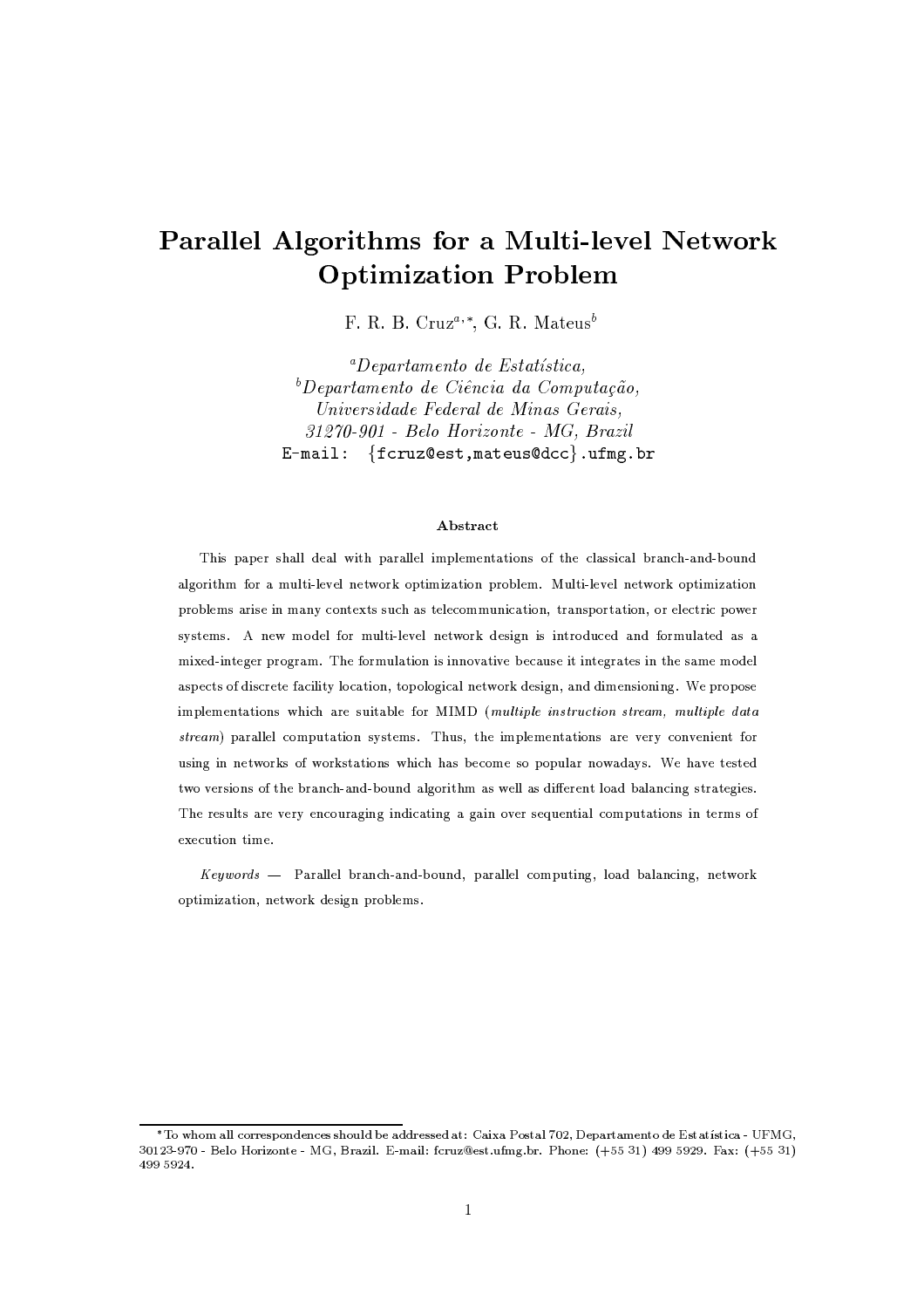#### Introduction  $\mathbf{1}$

#### **Motivation and Problem Statement**  $1.1$

In order to guarantee quality of service  $(QoS)$  and performance at minimum cost, network design and planning in engineering systems require policy decisions, analysis of investment strategies, and technical and development plans. Network planning must satisfy the expected demand for new services, upgrading, and improvements on the existing network. The aim is to explore the hierarchical organization of each network and to propose integrated network models as decision support systems. In this context, we have focused solutions for basic urban mapping data capture and data analysis using a Geographic Information System (GIS) and network optimization systems [17, 16]. The multi-level network optimization (MLNO) problem treated here is a network design model that raises optimization aspects of dimensioning, topological design, and facility location. In this sense, the model can be applied in network planning to explore design aspects in different levels in a modeling approach that integrates several hierarchical levels.

We define the MLNO problem on a multi-weighted digraph  $\mathcal{D} = (N, A)$ , where N is the set of nodes and  $A$  is the set of arcs. Figure 1 shows a m-level network example containing candidate supply nodes, demand nodes, and transshipment nodes at each level. The objective is to determine an optimum combination of supply nodes and arcs to provide the required flow type to all demand nodes respecting rules of flow conservation.

The MLNO problem is an  $\mathcal{NP}$ -hard one since it generalizes other  $\mathcal{NP}$ -hard optimization problems, such as the Steiner problem in graphs [9], the telephonic switching center problem [15], or the uncapacitated location problem [8]. Little research has been done on the MLNO problem. In some recent works, models for multi-level network design have appeared, but not as done here. Some works do not consider the integration of location aspect [6, 7], others do not consider dimensioning aspects [2, 3]. This paper considers a modeling issue that is to integrate discrete location aspects, topological network design, and network dimensioning in the same model. Somebody might argue that the MLNO problem may not be able to capture all complexities existing in the actual network design problem. However, its solutions may provide insights and a starting point for further and more accurate analyses.

An exact approach to solve any  $\mathcal{NP}$ -hard optimization problem normally is to implicitly enumerate all solutions. Although time consuming, branch-and-bound is a well-known technique largely applied to many similar problems and the idea of reducing the computational time of branch-and-bound algorithms by means of parallelism is very promising [13, 11]. Possible approaches range from (i) those using parallel exploration of the branch-and-bound search tree to (ii) those using parallelism to compute the lower and upper bounds themselves. In this work, we are concerned about the former view, that is, to explore the branch-and-bound search tree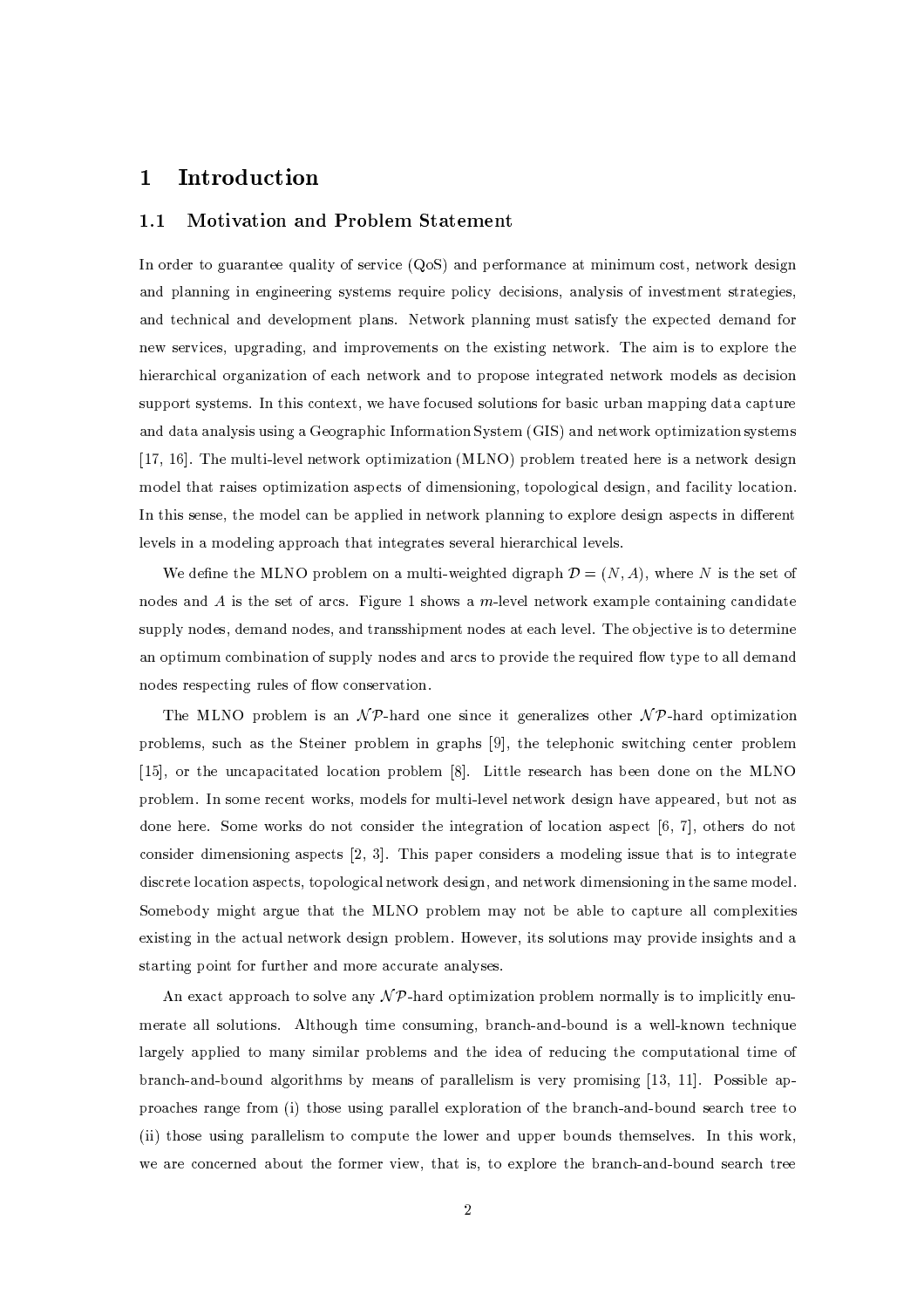

Figure 1: The MLNO Problem

in parallel which represents a coarse grain parallel application more convenient for the parallel machine we have available, a network of workstations (NOWs). The grain size is defined as the relative amount of work done between synchronizations (*i.e.*, communications). We make use of the SABOR system [20], that uses the PVM package [10], to provide a programming environment in which all details concerning the synchronizations between the processes are already done leaving to the programmer only the task of developing his application.

#### Paper Outline  $1.2$

The paper is outlined as follows. In Section 2, we introduce the notation and present a mathematical programming formulation for the MLNO problem. In section 3, we describe the parallel implementations that we propose for the branch-and-bound algorithm. A preliminary version of the algorithms has been coded in  $C++$  and tested, and computational results are presented in Section 4. In Section 5, we close the paper with conclusions and some open questions as well as some future research directions.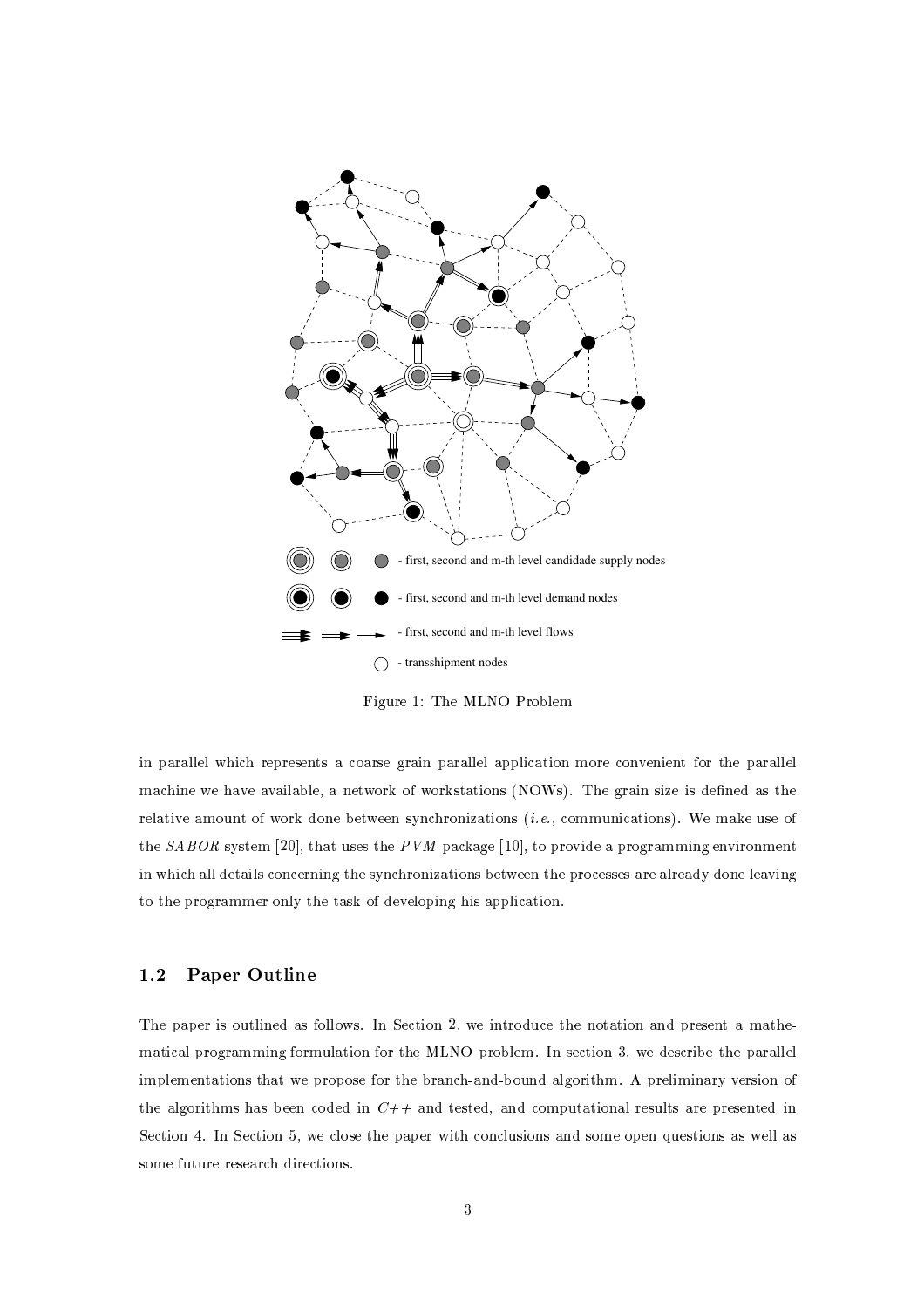#### $\overline{2}$ Mixed-integer Mathematical Programming Formulation

In formulating the MLNO problem, we made some assumptions concerning the settings which are made explicit below:

- 1. The arcs have cost parameters that include a non-negative fixed cost of using the arc and a non-negative cost per-unit of flow.
- 2. The supply capacity of the first-level candidate supply nodes equals the sum of all demands in all levels.
- 3. The candidate supply nodes of the other levels are really "transformation" nodes. They receive flows from one level and convert them to another level, without gains or losses, that is, in a 1:1 ratio.

These assumptions are consistent with what happens in practice in a two-level telecommunication network. A copper cable service user eventually has to be "transformed" first into an optical fiber service user before getting connected to another similar copper cable service user.

The ratio 1:1 keeps the model simpler and does not make it less powerful. It would be possible to model whatever ratio by convenient adjustments on the flow scales. The electrical engineers are used to do so in studying electric power systems referring all voltages to one side of the transformers.

4. There is a cost for transforming flows from one level to another. We model here possible hardwares that must be present to interconnect the different networks.

#### $2.1$ **Notation**

We now define the notation used.

- $\mathcal{D}$  directed graph;
- $N$  set of nodes:
- $A$  set of arcs;
- $m$  number of levels;
- $R^l$  set of *l*-th level candidate supply nodes:
- $D^{l}$  set of *l*-th level demand nodes.
- $d_i$  demand of the *l*-th level demand node  $i \in D^l$ ;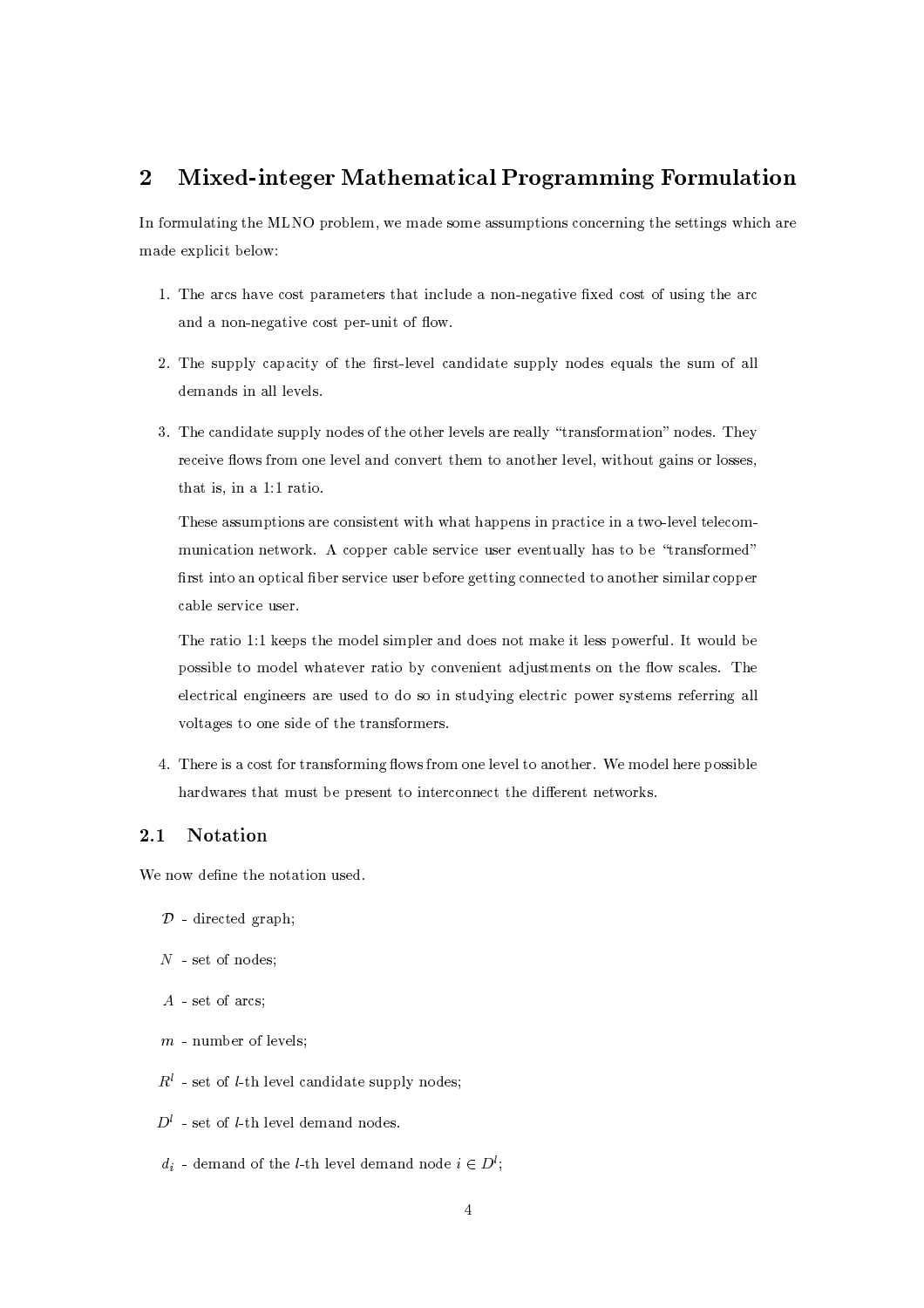- $T^l$  set of *l*-th level transshipment nodes, defined as follows:  $T^l = N (R^l \cup D^l \cup R^{l+1})$ for  $l = 1, 2, ..., (m - 1)$ , and  $T^m = N - (R^m \cup D^m)$ ;
- $c_{i,j}^l$  non-negative per-unit cost for *l*-th level flow on arc  $(i, j) \in A$ ;
- $x_{ij}^l$  *l*-th level flow through arc  $(i, j) \in A$ ;
- $f_{i,i}^l$  non-negative fixed cost for using arc  $(i, j) \in A$  to support *l*-th level flow;
- $y_{ij}^l$  boolean variable which assumes the value 1 or 0 depending on whether or not the arc  $(i, j)$  is being used to support *l*-th level flow;
- $f_i$  non-negative allocation cost for the *l*-th level candidate supply node  $i \in R^l$ ;
- $z_i$  boolean variable which is set to 1 or 0 depending on whether or not the node  $i \in R^l$ is being selected to provide  $l$ -th level flow;
- $M<sup>l</sup>$  capacity on all arcs in the *l*-th level, but relaxed in this paper and considered a big enough number, *i.e.*  $M^l = \sum_{L=l}^m \sum_{i \in D^L} d_i$ ;
- $s<sup>l</sup>$  capacity on all *l*-th level candidate supply nodes, but also relaxed in this paper, *i.e.*  $s^l = M^l$ ;
- $\delta^+(i)$  set of nodes j such that arc  $(i, j)$  is in set A, that is,  $\{j|(i, j) \in A\}$ ;
- $\delta^{-}(i)$  set of nodes j such that arc  $(j, i)$  is in set A, that is,  $\{j|(j, i) \in A\}$ .

#### $2.2$ Formulation

The mathematical programming formulation describing the MLNO problem is presented as a flow-based mixed-integer programming (MIP) model:

Model  $(M)$ :

$$
\min \sum_{l=1}^{m} \left[ \sum_{(i,j)\in A} \left( c_{ij}^{l} x_{ij}^{l} + f_{ij}^{l} y_{ij}^{l} \right) + \sum_{i\in R^{l}} f_{i} z_{i} \right],
$$
\n(1)

 $s.t.$ :

$$
\sum_{j \in \delta^{+}(i)} x_{ij}^{l} - \sum_{j \in \delta^{-}(i)} x_{ji}^{l} = -\left(\sum_{j \in \delta^{+}(i)} x_{ij}^{l-1} - \sum_{j \in \delta^{-}(i)} x_{ji}^{l-1}\right), \quad \forall \quad i \in R^{l},
$$
\n(2)

$$
\sum_{j \in \delta^+(i)} x_{ij}^l - \sum_{j \in \delta^-(i)} x_{ji}^l = 0, \quad \forall \quad \begin{array}{c} i \in T^l, \\ i = 1, 2, ..., m, \end{array} \tag{3}
$$

$$
\sum_{j \in \delta^+(i)} x_{ij}^l - \sum_{j \in \delta^-(i)} x_{ji}^l = -d_i, \quad \forall \quad \begin{array}{c} i \in D^l, \\ i=1,2,\dots,m, \end{array} \tag{4}
$$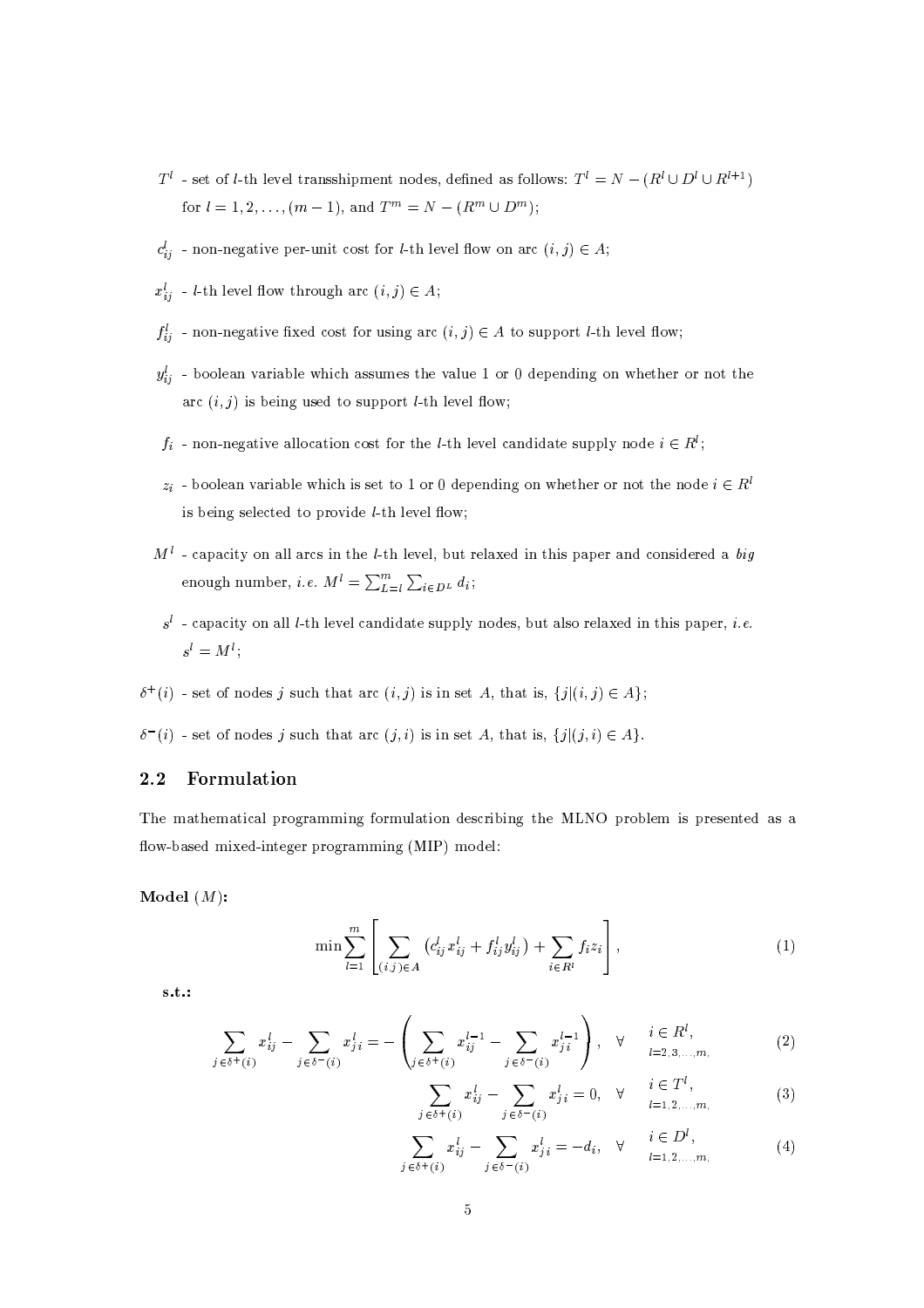$$
\sum_{j \in \delta^+(i)} x_{ij}^l - \sum_{j \in \delta^-(i)} x_{ji}^l \le s^l z_i, \quad \forall \quad \begin{array}{c} i \in R^l, \\ l=1,2,\dots,m, \end{array} \tag{5}
$$

$$
x_{ij}^l \le M^l y_{ij}^l, \quad \forall \quad \begin{array}{c} (i,j) \in A, \\ i=1,2,...,m, \end{array} \tag{6}
$$

$$
x_{ij}^{l} \ge 0, \quad \forall \quad \begin{array}{c} (i,j) \in A, \\ \qquad l=1,2,...,m, \end{array} \tag{7}
$$

$$
y_{ij}^l \in \{0, 1\}, \quad \forall \quad \begin{array}{c} (i, j) \in A, \\ \quad l = 1, 2, \dots, m, \end{array} \tag{8}
$$

$$
z_i \in \{0, 1\}, \quad \forall \quad i \in R^l, \qquad (9)
$$

The objective function (1) minimizes three terms: (i) the first accounts for the total flow's variable cost for all flow types, (ii) the second accounts for the fixed cost associated with the use of the arcs (the overhead cost), and (iii) the last considers the total cost resulting from the use of the supplying nodes.

Constraints (2) ensure the network flow conservation between adjacent levels at each supply candidate node. Constraints (3) and (4) are the usual network flow conservation equalities at each transshipment node and demand node. For example, from the point of view of level 1 all nodes  $i \in N - (R^1 \cup D^1 \cup R^2)$  are transshipment nodes (see Figure 1). Constraints (5) ensure there is no flow transformation in a candidate supply node if it is not selected, and constraints (6) express the fact that the flow through an arc must be zero if this arc is not included in the design.

#### 3 Algorithms

We propose parallel implementations based on the sequential branch-and-bound algorithm depicted in Figure 2. In that description,  $U_{\text{BEST}}$  is the global upper bound and  $\mathcal L$  is a list of unexplored problems  $(M)^i$ , each of which is of the form  $Z_M^i = \min\{\mathbf{cx} \text{ s.t.: } \mathbf{x} \in S^i\},\$  where  $S^i \subseteq S$  and S is the set of feasible solutions. Associated with each problem in  $\mathcal L$  are a lower bound  $L^i \leq Z_M^i$  and an upper bound  $U^i \geq Z_M^i$ . The bounds  $L^i$  and  $U^i$  are computed according to a Lagrangean relaxation based procedure as known in the literature [4]. Before creating its children  $(M)^{2i+1}$  and  $(M)^{2i+2}$ , the problem  $(M)^i$  is reduced by a Lagrangean relaxation based algorithm [5]. The branching variable selected is the first free variable found that does not form cycles with the remaining previously fixed variables [5]. For memory economy purposes, the search rule applied was last-in-first-out which yields a depth-first search strategy.

The branch-and-bound algorithm is parallelized using a *controller-worker* approach. The con*troller* process is responsible for the general initializations, creation of the *worker* processes, and their coordination. We now describe two parallel versions for the branch-and-bound algorithm, the centralized and the distributed.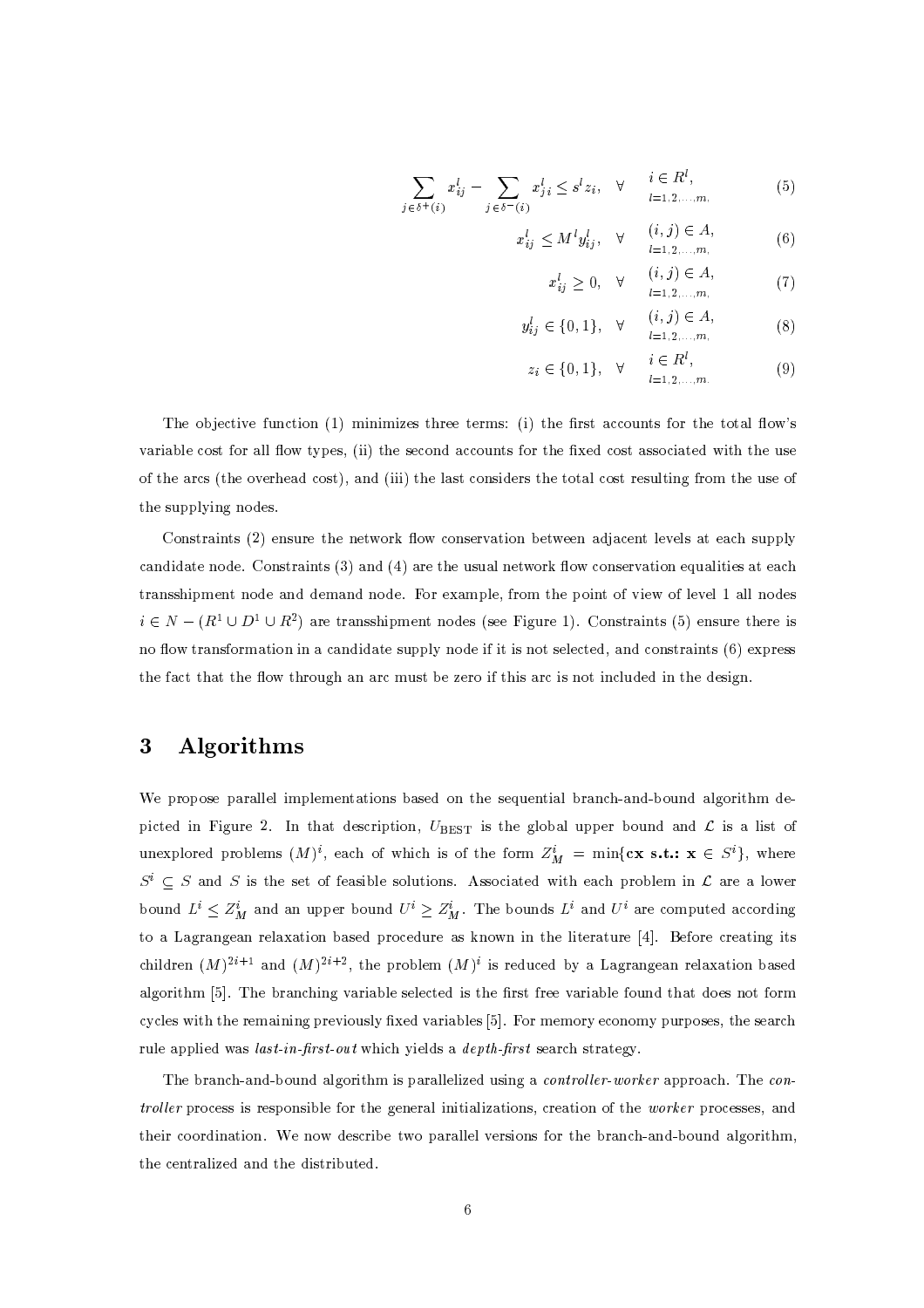```
algorithm Branch-and-Bound
     U_{\text{best}} \leftarrow +\infty\mathcal{L} \leftarrow \{(M)^0\}while \mathcal{L} \neq \emptyset do
                /* search rule */
           select and delete a problem (M)^i from \mathcal L/* bound rule */Compute_Lower_and_Upper_Bounds(L^i, U^i)update U_{\text{BERT}}/* branch rule */
           if L^i < U_{\text{BERT}} and (M)^i is not a leaf then
                \mathcal{L} \leftarrow \mathcal{L} \cup \{(M)^{2i+1}\} \cup \{(M)^{2i+2}\}end if
     end while
end algorithm
```
Figure 2: Sequential Branch-and-Bound Algorithm

#### $3.1$ Centralized version

The high level algorithm for the centralized version are presented in Figure 3. In such a version, the controller manages the list  $\mathcal L$  of unexplored problems  $(M)^i$  but the task of expanding the problems is attributed to the *workers*, *i.e.* the *worker* processes are responsible for computing the bounds and generating the respective children.



a) Controller Algorithm

b) Worker Algorithm

Figure 3: Centralized Parallel Branch-and-Bound Algorithm

In other words, the *controller* keeps itself in the main loop while there are problems  $(M)^i$  to be solved in the list  $\mathcal L$  or else there is still some *worker* in expansion work. If there is any problem in the list  $\mathcal{L}$ , the *controller* choose one of them according to the *last-in-first-out* strategy and sends it to the first *worker* free. Having any expansion concluded, the *controller* receives the partial best upper bound  $U'_{\text{BEST}}$  and the list  $\mathcal{L}'$  of recently generated children. It updates its own best upper bound  $U_{\text{BEST}}$  and its list  $\mathcal{L}$ . Otherwise, the *controller* sends a terminate message to all *workers.* By themselves, the *workers* keep in a main loop receiving problems  $(M)^i$ , solving them,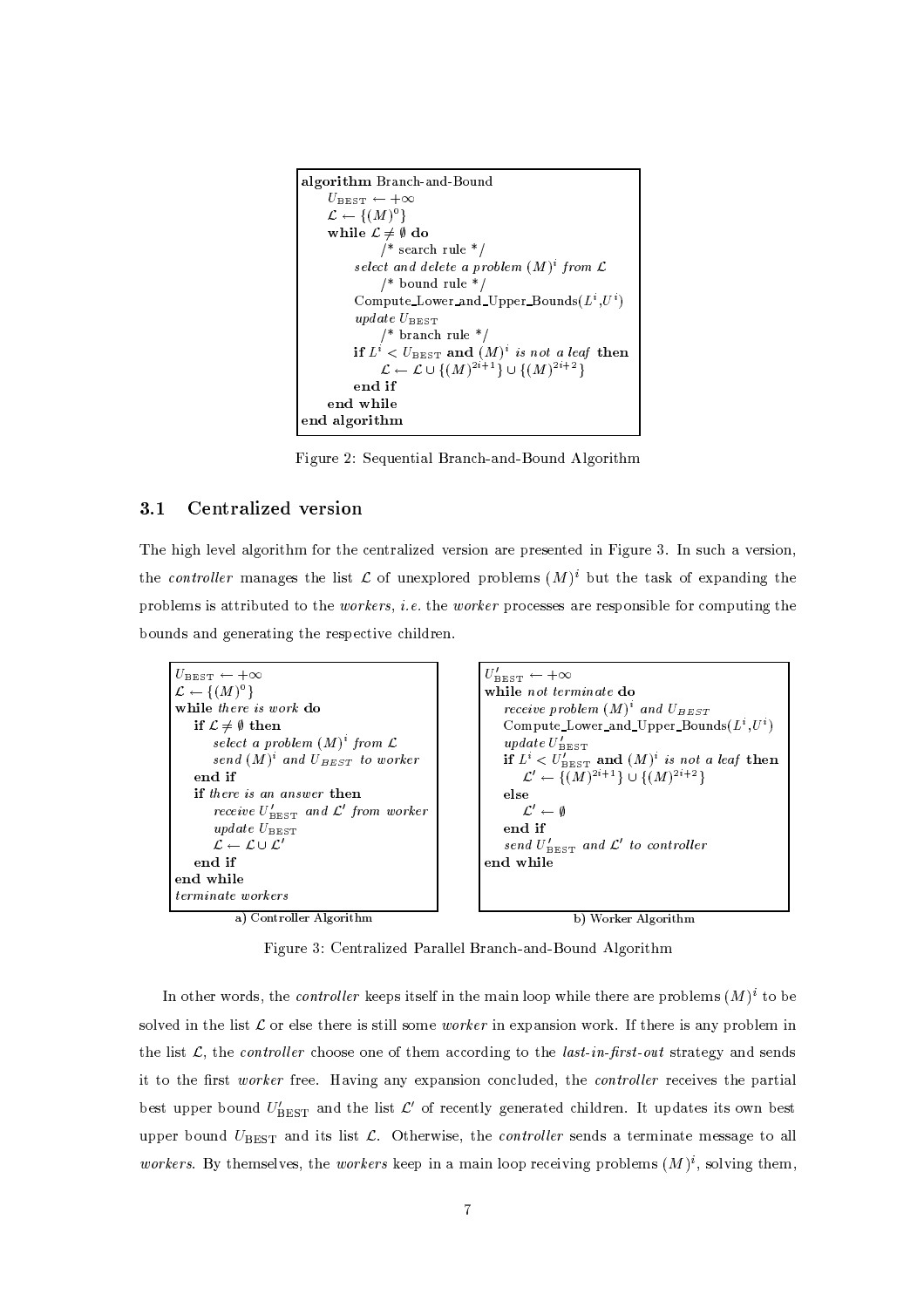and sending back the results to the *controller* until they receive the terminate sign.

Because this implementation demands frequent synchronizations, it may cause a bottleneck in the *controller* and results in sub-utilization of the *worker* processes. However, it may be efficient if the granularity of the problem solved is coarse enough, *i.e.* if the problem expansion is computationally intensive compared to the communication costs. The distributed version we present tries to overcome this possible drawback.

#### $3.2$ Distributed version

The high level algorithm for the distributed version are illustrated in Figure 4. The controller is responsible for the initial load distribution and the algorithm finalization. Each worker implements the sequential branch-and-bound algorithm with slight modifications that permit load exchanges with other workers.



a) Controller Algorithm

b) Worker Algorithm

Figure 4: Distributed Parallel Branch-and-Bound Algorithm

The controller expands the problem  $(M)^0$  up to the point it has as many children  $(M)^{i_k}$  as it has workers. So, the controller distributes the load and keeps itself in a loop waiting the  $k$ -th worker to explore completely the problem  $(M)^{i_k}$  received. Thus, the controller terminates the workers, receives all partial best solutions  $U'_{\text{BEST}}$  and chooses the best among all received.

According to the load balancing policy in use, the *workers* are entitled to solve the sub-problems they received by exchanging load between themselves. Concerning this issue, we have tested three different load balancing policies. We shall describe them now.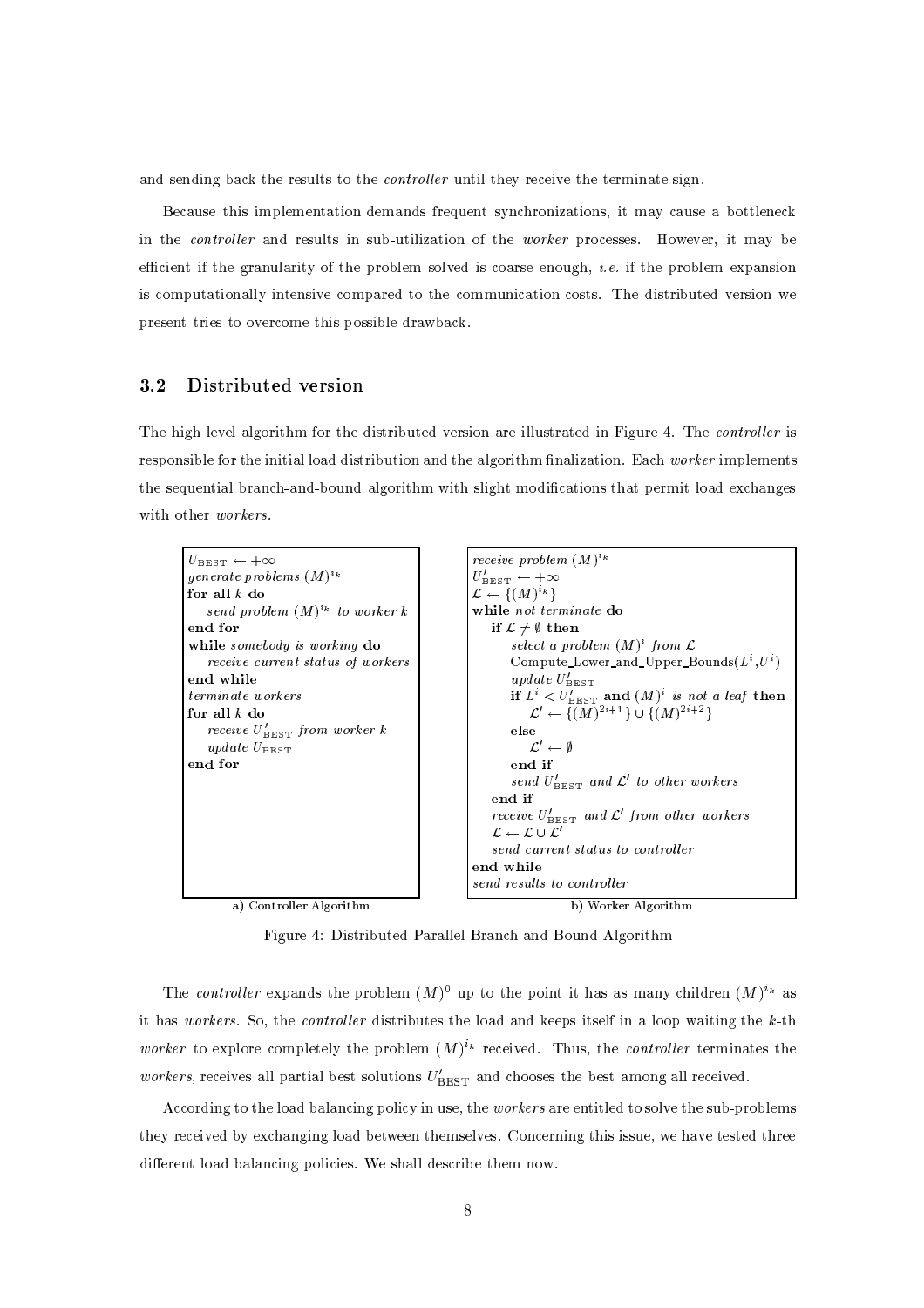## **Static balancing**

This is the simplest load balancing procedure which means no dynamic balancing at all. Each worker receives an initial assignment, problem  $(M)^{i_k}$ , and has to solve it alone no matter how long it takes. An immediate possible drawback on this approach has to do with those problem instances with unbalanced search trees. We shall talk more about this in the following section.

## Zhang balancing

This balancing policy is a contribution of Karp and Zhang [12]. The policy is also very simple. Here, the workers are entitled to exchange loads. Each time a worker expands a problem or it keeps the children to itself or sends them to some neighbor choosing it by a random distribution. In such a case, the *controller* communicates merely with one of the *workers* and sends to it the initial problem  $(M)^0$ . The remaining workers will receive their loads as long as somebody already working chooses them to send its children.

## Modified balancing

We think we could improve Zhang's algorithm in practice by including the following modification. First, a worker should not be entitled to send the list  $\mathcal{L}'$  out if this action would result in a null load. Moreover, the workers should be more active and ask for load when they were running out of problems. Of course, this is not a simpler approach but may result in some gain in terms of processing time. We shall now present computational results where all possibilities are tested.

#### **Computational Experience**  $\overline{4}$

Before showing the computational results, we shall present the measures we employ to evaluate the performance of our implementations and to compare them. There are various different quality measures for parallel algorithms [18]. We shall use only two of them. The first is the speedup,  $s(p)$ , which is defined as follows:

$$
s(p) = t_{\text{seq}}/t_{\text{par}}(p),\tag{10}
$$

where  $t_{\text{seq}}$  is the time spent by the best known sequential algorithm and  $t_{\text{par}}(p)$  is the time spent by the parallel algorithm with  $p$  processors.

The other measure is the processor usage,  $u$ , defined below:

$$
u = 100\% \times t_{\text{calc}}/t_{\text{total}},\tag{11}
$$

where  $t_{\text{total}}$  is the total execution time and  $t_{\text{calc}}$  is the time really spent within useful calculations, *i.e.* the total time minus the time the processor idles waiting for load.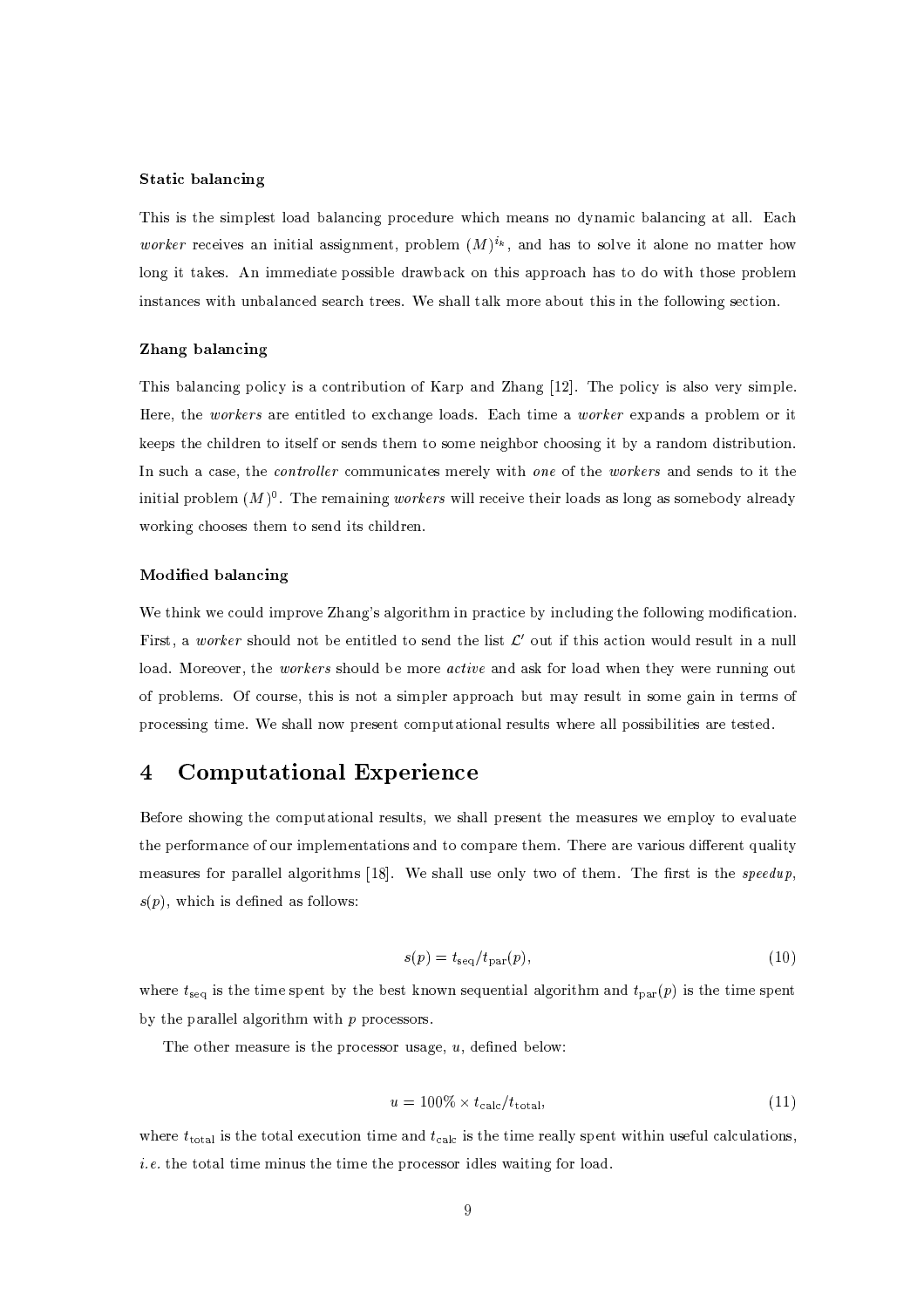All randomly generated testing problems came from a procedure similar to that one presented in the literature [1], which has been extensively applied to create test problem instances of the Steiner problem in graphs, a special case of the MLNO problem. According to this procedure, node positions, are extremities, basic are weights  $\Omega_{ij}$ , candidate supply nodes, and demand nodes are chosen by uniform distribution. The problems actually solved were the directed version of the graph generated, each edge being substituted by two opposite arcs with the same weight. All demands were considered unitary. The costs  $f_{ij}^l$  and  $c_{ij}^l$  were derived from the weights  $\Omega_{ij}$  using constant factors.

#### $4.1$ **Homogeneous Network**

The programs were executed in a homogeneous network with five Sun SPARC SLC machines, an Ethernet network, 10 MBits, connected by a TCP/IP protocol bus [19], and NFS file system server. In our analysis, for sake of simplicity, we concentrate in two one-level random problem instances, (i)  $T_1$ , which has 20 nodes, 58 arcs and 4 demand nodes, and (ii)  $T_2$ , which has 35 nodes, 98 arcs and 5 demand nodes. The costs used were  $f_{ij} = c_{ij} = \Omega_{ij}$ .

In Table 1, we show the average speedup  $s(p)$  obtained for all tested versions, made over five experiments in a low load period. For problem  $T_1$ , it is noticeable that we almost reached the theoretical ideal speedup, i.e. 5, applying the centralized algorithm. Considering the distributed algorithm, the best results were those with the modified load balancing approach. However, in this case, the reached *speedup* equals 2.1 which is smaller than the *speedup* of the centralized version. For problem  $T_2$ , the centralized algorithm also shows superiority, but in this case the *speedup* equals 3.1. In the distributed algorithm, the best speedup reached was by using the static load balancing policy. Nevertheless, for all three balancing policies, the speedup was roughly the same.

|         | Algorithms  |             |       |          |  |  |  |  |  |
|---------|-------------|-------------|-------|----------|--|--|--|--|--|
|         |             | Distributed |       |          |  |  |  |  |  |
| Problem | Centralized | Static      | Zhang | Modified |  |  |  |  |  |
|         | 1. .        |             |       |          |  |  |  |  |  |
| 7 ລ     | .           |             |       |          |  |  |  |  |  |

Table 1: Average\* Speedup for all Implementations

\*Over 5 experiments

In Figure 5, we show the processor usage rates and the load balance for the centralized version. The *controller* process is identified by label  $(-1)$ . The remaining processors run *worker* processes. Looking at these pictures, we can conclude that the usage is quite good. The minimal usage value is 82.4%. For the problem  $T_2$ , the results are even better with a minimal usage around 90.6%! This could help to explain the centralized algorithm superiority. Once the grain seems to be coarse, *i.e.* they are problems in which the lower and upper bound calculations are relatively intensive,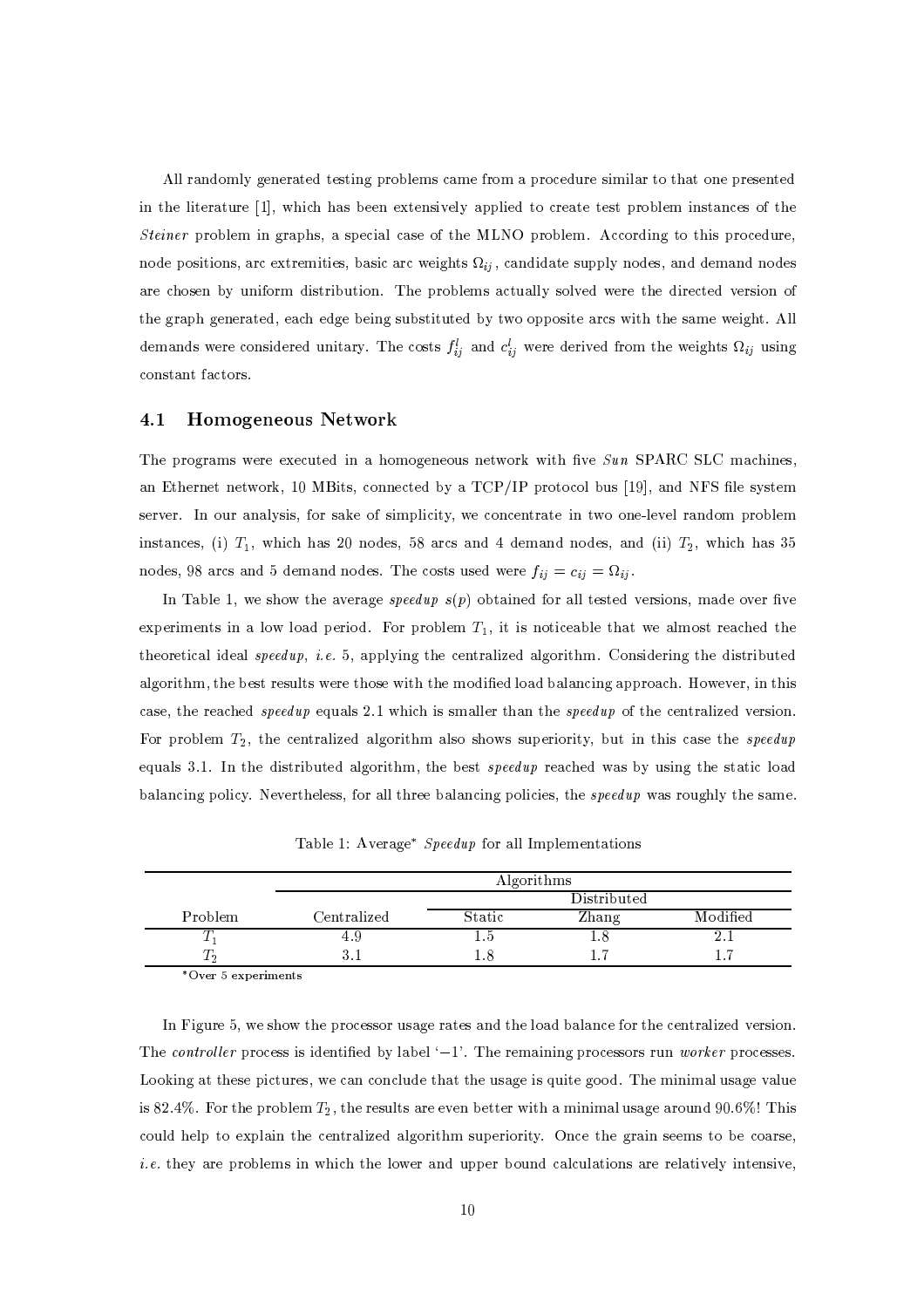



Figure 5: Kiviat Diagrams for the Centralized Version

Figure 6 shows results for the distributed version. We can note improvements on the usage throughout the three balancing policies. The worst minimal usage value is obtained with the static balancing (23%) and the better is with the modified balancing (approximately 74%). We see that the better usage values obtained with the distributed algorithm is lesser than that obtained with the centralized version. This fact explains the better results reached for the *speedup*. Nevertheless, we can not conclude definitively that the centralized algorithm is always better, since only three balancing policies were tested.



Figure 6: Kiviat Diagrams for the Distributed Version (Problem  $T_1$ )

Figure 7 presents the behavior for the three versions of the distributed algorithm using problem  $T_2$ . The results are quite similar to those previously shown. Here, comparing to the other alternative policies, the modified strategy also produced a more uniform load balancing in association with considerable better usage rates.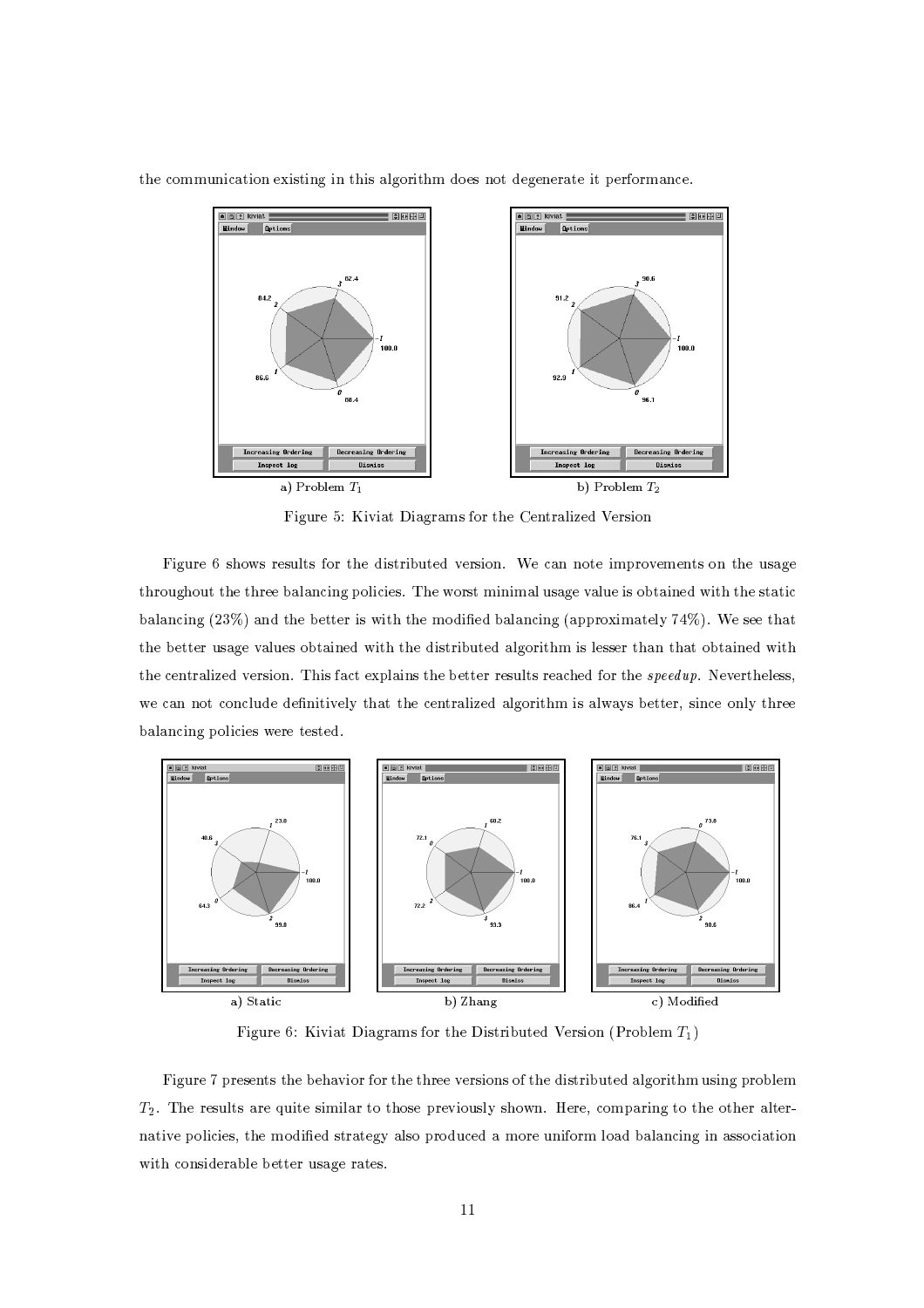

Figure 7: Kiviat Diagrams for the Distributed Version (Problem  $T_2$ )

It is noticeable that the static balancing policy leads to very unbalanced usage rates, as it can be seen in Figures 6 and 6, letter a. This is because there is no load exchange between workers. Thus, the worker that takes the harder subproblem will spend more time to solve it and consequently will have a higher usage rate. On the other hand, the modified balancing policy is quite similar to the centralized version in terms of usage pattern, indicating that the modification is effective and makes the distributed version a competitive approach. However, , up to this point of our research, we still recommend the use of the centralized version because its higher speedup.

#### 4.2 Heterogeneous Test

For the sake of simplicity, all instances tested had 8 node, 14 arcs, only 1 supply node, and 1 demand node in the first-level. For the second-level, we have worked with 1 candidate supply node as well as 4 demand nodes. The costs  $f_{ij}^2 = 2\Omega_{ij}$  and  $c_{ij}^2 = 128\Omega_{ij}$  were considered higher than  $f_{ij}^1 = \Omega_{ij}$  and  $c_{ij}^1 = 8\Omega_{ij}$ , which is a reasonable assumption in practical multi-level networks. Usually the higher (i.e. first) levels take advantage of higher demands and are allowed to use special media with lower per-unit cost. On the other hand, if demand is not high enough, as it is in lower *(i.e.* second) levels, less efficient media with higher per-unit costs may be required in order to guarantee lower overall cost.

The parallel results reported were executed in the network of workstations (NOWs), an Ethernet network, 10 MBits, connected by a TCP/IP protocol bus [19], and NFS file system server. More information about the hardware is shown in Table 2. These machines were used as a fully connected parallel heterogeneous computer.

Figure 8 shows the results we have obtained with the centralized parallel branch-and-bound implementation, using up to 6 processors (machines). All CPU times reported are the elapsed time in order to solve the hardest instance out of 5 different ones which were tested.

We compare the speedup with the linear (ideal) speedup. Even considering that we have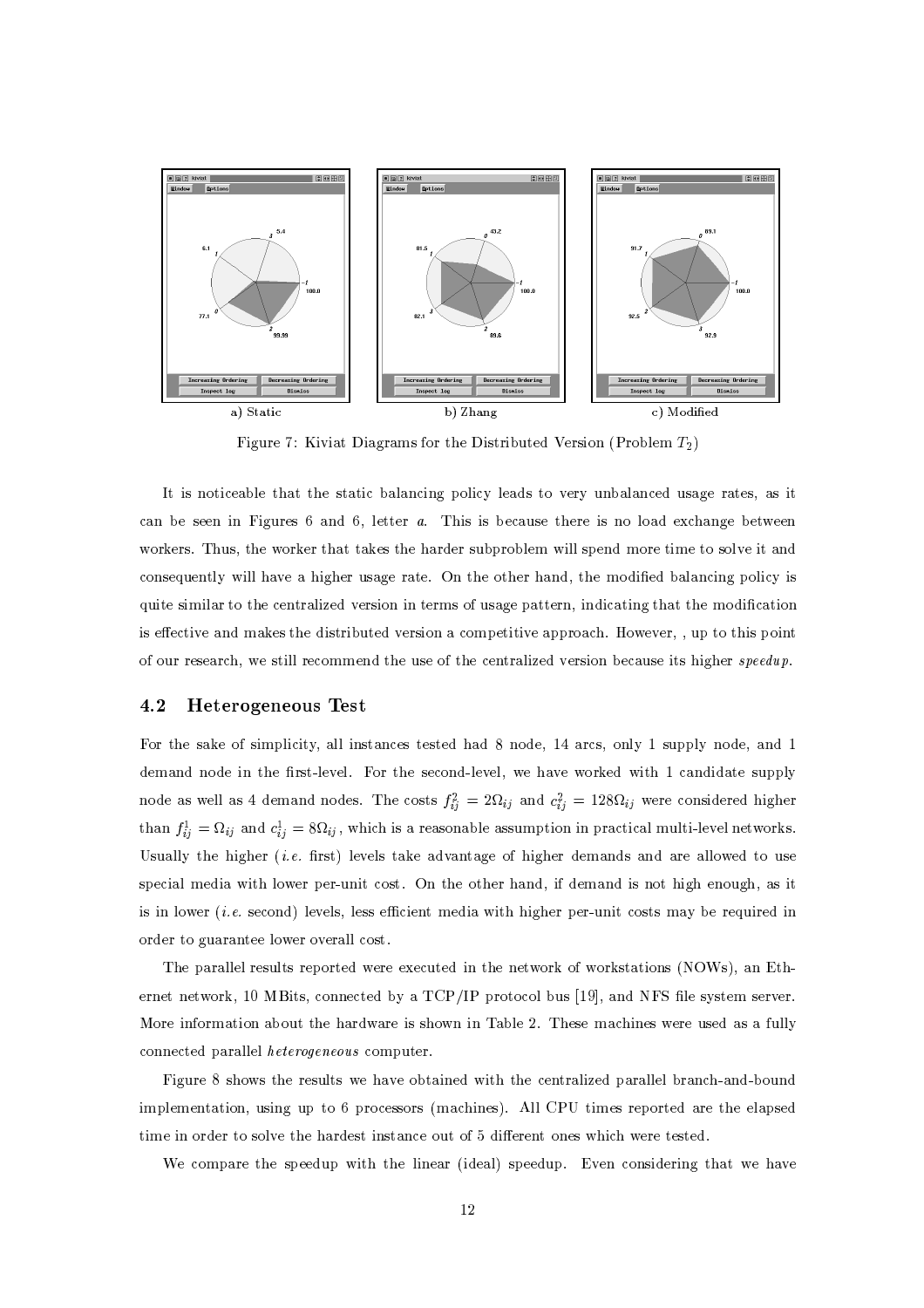|  |  |  |  |  |  |  |  |  |  |  |  |  |  |  | Table 2: Hardware Details of the Machines Used in the Parallel Experiments |
|--|--|--|--|--|--|--|--|--|--|--|--|--|--|--|----------------------------------------------------------------------------|
|--|--|--|--|--|--|--|--|--|--|--|--|--|--|--|----------------------------------------------------------------------------|

| Name                                                                                                                                        | Operating System    | CPU Type              | System Model   | RAM    | "Speed"* |  |  |  |  |
|---------------------------------------------------------------------------------------------------------------------------------------------|---------------------|-----------------------|----------------|--------|----------|--|--|--|--|
| aroeira                                                                                                                                     | SunOS Release 5.5.1 | Model 140 UltraSPARC  | Ultra 1        | 128 MB | 1.00     |  |  |  |  |
| caviuna                                                                                                                                     | SunOS Release 5.5   | 110 MHz microSPARC II | SPARCstation 4 | 64 MB  | 0.74     |  |  |  |  |
| turmalina                                                                                                                                   | SunOS Release 5.5.1 | Model 140 UltraSPARC  | Ultra 1        | 160 MB | 0.71     |  |  |  |  |
| diamante                                                                                                                                    | SunOS Release 5.5.1 | Model 61 SuperSPARC   | A xil 320      | 256 MB | 0.63     |  |  |  |  |
| cello.                                                                                                                                      | SunOS Release 5.5.1 | 50 MHz microSPARC I   | SPARCclassic   | 16 MB  | 0.24     |  |  |  |  |
| fluorita                                                                                                                                    | SunOS Release 5.5.1 | 50 MHz microSPARC I   | SPARCclassic   | 16 MB  | 0.24     |  |  |  |  |
| $*(\rho_0, \ldots, 1) \leftarrow (\ldots, \ldots, \ldots, 1)$ . $(1, \ldots, 1)$ . $(1, \ldots, 1)$ . The leader continues $(1, \ldots, 1)$ |                     |                       |                |        |          |  |  |  |  |

(average sequential time to solve the hardest problem in the set)

computed the speedup based on the sequential time of the fastest machine (machine *aroeira*, Table 2), in the average case, the parallel algorithm solved the hardest problem in the set as much as twice faster. It is important to mention that the machines were not dedicated to run only the parallel algorithm. The average times presented were taken over several days in a low load period since it was impossible to isolate all machines used to conduct the parallel experiments.



Figure 8: Results for the Centralized Parallel Branch-and-Bound Algorithm

Concerning Figure 8, we remark that we were able to solve the problem twice faster in average. Again, here we shown that the use of a parallel branch-and-bound algorithm in a heterogeneous cluster of workstations is a very promising tool for solving hard multi-level network optimization problems.

#### **Conclusions and Final Remarks**  $\overline{5}$

A multi-level network optimization (MLNO) problem was defined and its importance was discussed. The MLNO problems integrates location, topological network design and dimensioning aspects. One possible mathematical programming formulation for the problem was proposed and branch-and-bound algorithms based on this formulation was developed. We have focused on two parallel implementations for the branch-and-bound algorithm. The parallel implementations have followed a *controller-worker* approach. In the centralized version, the *controller* manages the list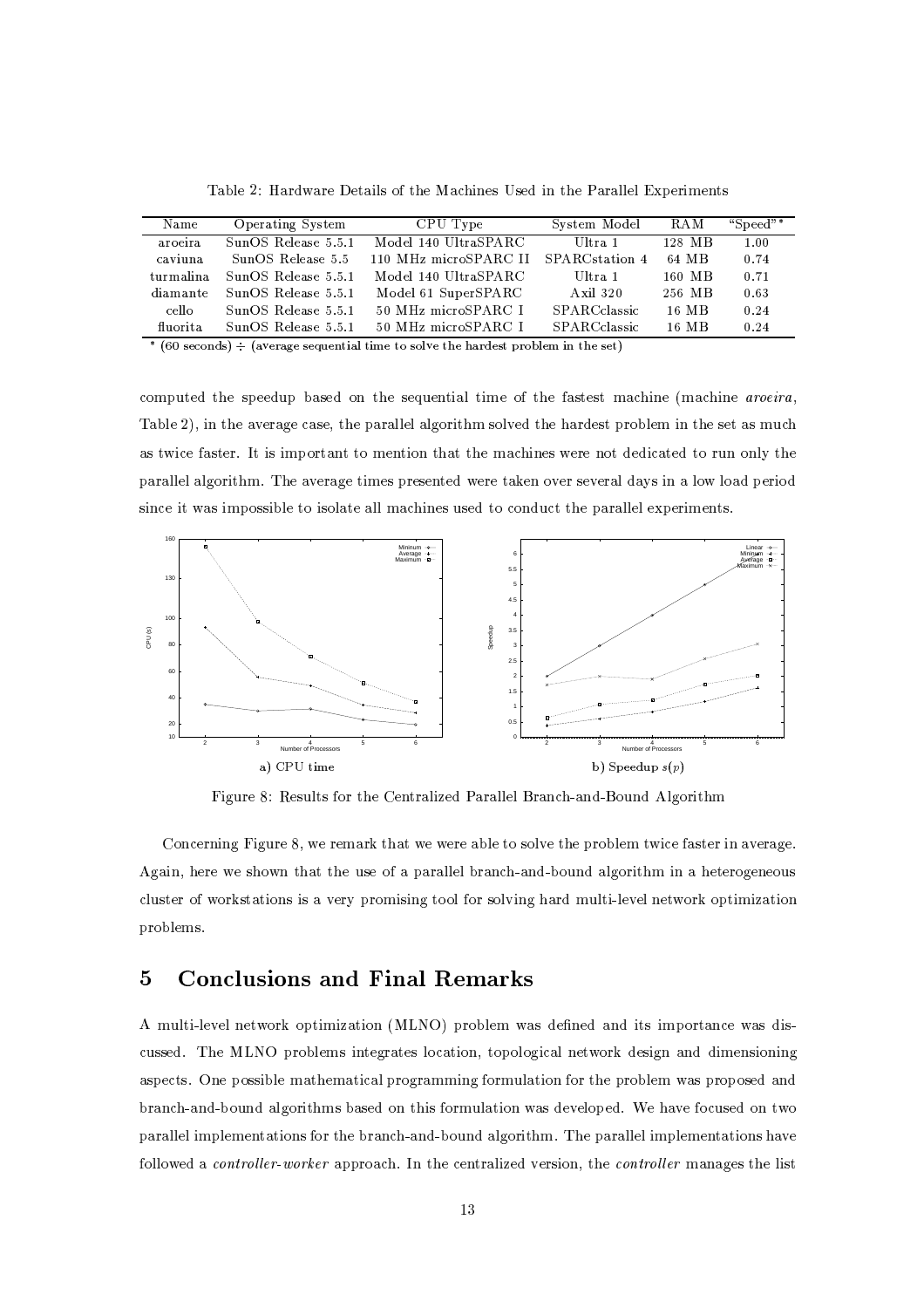of unsolved problems and distributes jobs to *workers* all around the time. The distributed version corresponds to a more coarse grain parallel application where the *controller* is responsible only for initial assignments and algorithm finalization. For the distributed version, we have tested three different load balancing policies, one of them is completely original. In Table 1, all implementations were compared in terms of average *speedup*. The results seem to indicate a gain over the sequential computation. Therefore, we should conclude that the parallelization of branch-and-bound algorithms applied to this network design problems is very promising.

Along all computational experiments with the centralized version, we have observed it would be advisable to work better on the load balancing. The applied strategy was to assign a node expansion to the first free worker. Are there better alternatives? Moreover, the controller is clearly a bottleneck in this version. Would it be possible to minimize this effect? Concerning the distributed versions, we have seen that the static version does not work well since it produces poor load balancing. However, there are research results proving that parallel branch-and-bound under static balancing policy can reach high average processor utilization [14]. So, new modifications could be done in our system with the purpose of improving the performance under the static balancing policy. The modification proposed in Zhang's algorithm holds this property of high utilization and reaches higher *speedups* but there is still work to be done as some questions remain open. How would be the algorithm behavior under different problem instances? Are there better ways to parallelize the branch-and-bound algorithm? These are only few possible directions for further work on this matter. Possible extensions of this work might also include the investigation of these questions.

## Acknowledgment

The authors wish to thank Prof. J. MacGregor Smith for his careful reading and valuable comments on an earlier version of this paper as well as Prof. Rosangela H. Loschi for her constructive suggestions. The research of Frederico Rodrigues Borges da Cruz and Geraldo Robson Mateus is supported in part by grants from the Brazilian agencies Conselho Nacional de Desenvolvimento Científico e Tecnológico, CNPq, and Fundação de Amparo à Pesquisa do Estado de Minas Gerais, FAPEMIG.

## References

- [1] Y. P. Aneja. An integer linear programming approach to Steiner problem in graphs. Networks,  $10:167-178, 1980.$
- [2] A. Balakrishnan, T. L. Magnanti, and P. Mirchandani. A dual-based algorithm for multi-level network design. Management Science, 40(7):567-581, 1994.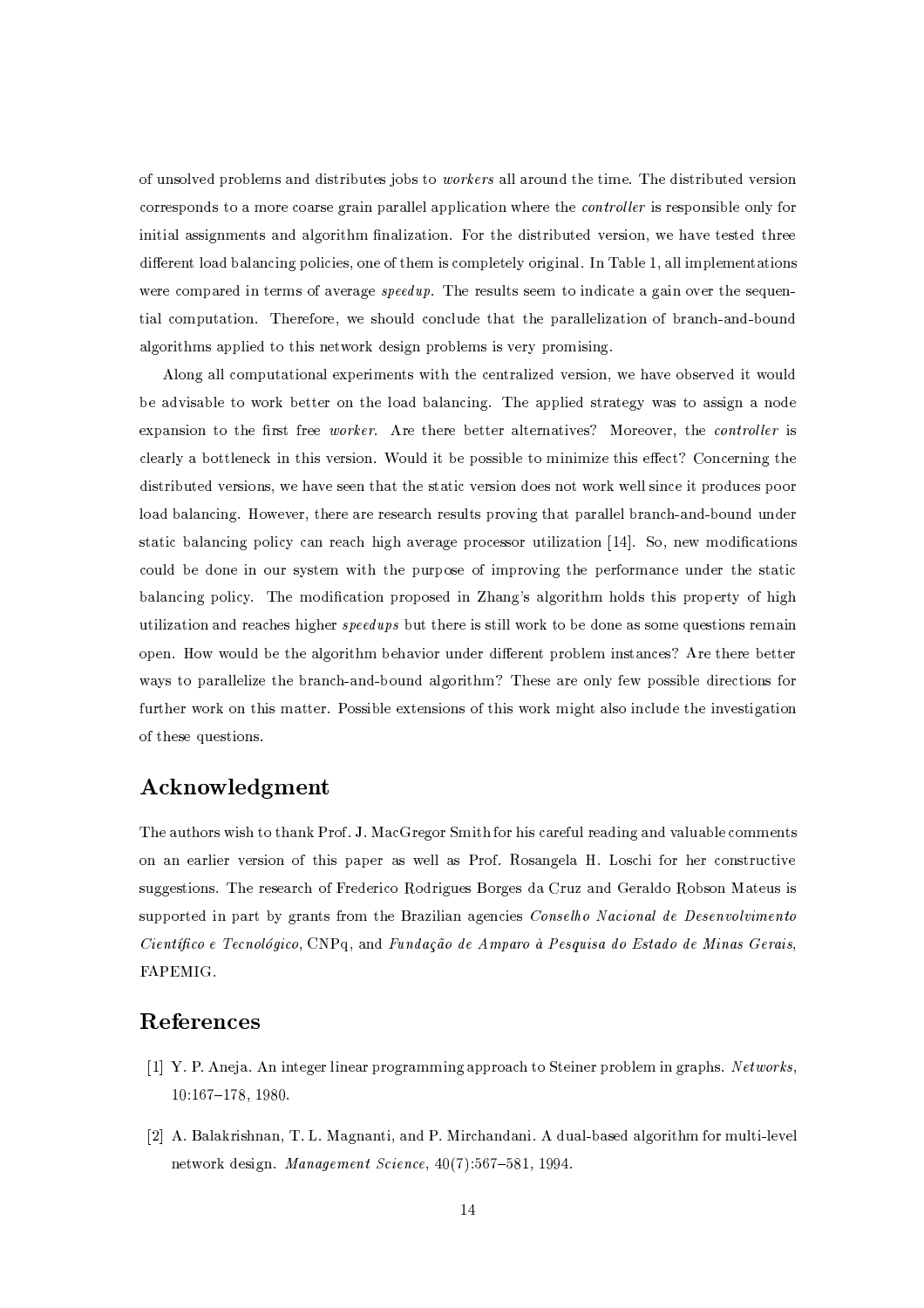- 7 . S 0 . S 0 . S 0 . S 0 . S 0 . S 0 . S 0 . S 0 . S 0 . S 0 . S 0 . S 0 . S 0 . S 0 . S 0 . S 0 . S 0 . S 0 . performance analysis of two-level network design problem. *Management Science*,  $40(7)$ :846–
- <sup>7</sup> : <sup>G</sup> <sup>0</sup> <sup>0</sup> <sup>0</sup> <sup>4</sup> , <sup>0</sup> <sup>&</sup>lt; % <sup>6</sup> ( + / , <sup>6</sup> <sup>0</sup> <sup>0</sup> <sup>&</sup>lt; # <sup>0</sup> ( \$ \* + ! / % \* % ; itated fixed-charge network flow problem. Computers & Operations Research,  $25(1):67-81$ ,  $\lambda$  m  $\lambda$  m  $\lambda$  m  $\lambda$  m  $\lambda$  m  $\lambda$
- <sup>7</sup> <sup>N</sup> : <sup>G</sup> <sup>0</sup> <sup>0</sup> <sup>0</sup> <sup>4</sup> , <sup>0</sup> <sup>&</sup>lt; % <sup>6</sup> ( + / , <sup>6</sup> <sup>0</sup> <sup>0</sup> <sup>&</sup>lt; # <sup>0</sup> <sup>S</sup> / <sup>+</sup> # " <sup>+</sup> ; \$ .  $\cdots$  , the distribution of  $\cdots$  ,  $\cdots$  ,  $\cdots$  ,  $\cdots$  ,  $\cdots$  ,  $\cdots$  ,  $\cdots$  ,  $\cdots$  ,  $\cdots$  ,  $\cdots$  ,  $\cdots$  ,  $\cdots$  ,  $\cdots$  ,  $\cdots$  ,  $\cdots$  ,  $\cdots$  ,  $\cdots$  ,  $\cdots$  ,  $\cdots$  ,  $\cdots$  ,  $\cdots$  ,  $\cdots$  ,  $\cdots$  ,  $\cdots$  ,
- <sup>7</sup> <sup>9</sup> : <sup>0</sup> <sup>0</sup> , <sup>0</sup> ( <sup>0</sup> , <sup>0</sup> <sup>=</sup> <sup>0</sup> / <sup>0</sup> <sup>3</sup> / / % / % . # \* <sup>5</sup> <sup>+</sup> <sup>0</sup> - , <sup>P</sup> <sup>8</sup> <sup>N</sup> <sup>8</sup> <sup>9</sup> <sup>9</sup> , <sup>Ý</sup> <sup>M</sup> <sup>O</sup> <sup>9</sup> <sup>0</sup>
- <sup>7</sup> <sup>8</sup> : <sup>0</sup> @ <sup>0</sup> <sup>S</sup> <sup>0</sup> <sup>0</sup> % / / % / % - . # \* <sup>5</sup> <sup>+</sup> <sup>0</sup> - , <sup>Q</sup> <sup>M</sup> <sup>Q</sup> <sup>Q</sup> <sup>P</sup> <sup>Q</sup> , <sup>Ý</sup> <sup>M</sup> <sup>O</sup> <sup>M</sup> <sup>0</sup>
- 7 O : <sup>0</sup> . <sup>0</sup> <sup>S</sup> ; <sup>5</sup> # \* % " % \* % " % ! % <sup>0</sup>  $search, 26(6):992-1009, 1978.$
- 7 M : <sup>&</sup>lt; <sup>0</sup> <sup>0</sup> <sup>6</sup> ! <sup>0</sup> ( <sup>0</sup> / # <sup>0</sup> -- <sup>0</sup> @ <sup>0</sup> <sup>R</sup> <sup>0</sup> <sup>G</sup> <sup>+</sup> <sup>+</sup> \* ! , <sup>1</sup> - . , <sup>Ý</sup> <sup>M</sup> <sup>8</sup> <sup>M</sup> <sup>0</sup>
- <sup>7</sup> Ý :<sup>S</sup> <sup>0</sup> <sup>6</sup> # ,<sup>S</sup> <sup>0</sup> , <sup>0</sup> , @ <sup>0</sup> , <sup>0</sup> <sup>&</sup>lt; %/ . , <sup>0</sup> ( <sup>+</sup> <sup>0</sup>  - - ! " <sup>0</sup> <sup>3</sup> / <sup>&</sup>lt; <sup>3</sup> Press, Cambridge, Massachusetts, 1994.
- <sup>7</sup> Ý <sup>Ý</sup> : <sup>0</sup> <sup>6</sup> <sup>3</sup> <sup>0</sup> <sup>6</sup> <sup>0</sup> % <sup>0</sup> <sup>T</sup> <sup>5</sup> %/ ; ; <sup>5</sup> / <sup>+</sup> # ( \$ ! # ! / # # <sup>0</sup>  $Operations$   $Research$ ,  $42(6):1042-1066$ , 1994.
- <sup>7</sup> Ý <sup>P</sup> : <sup>0</sup> <sup>&</sup>lt; <sup>0</sup> \* <sup>0</sup> / <sup>0</sup> + 4 \* / <sup>+</sup> # " 5 % . % . # % / <sup>5</sup> %/ ;  $\mathbf{S} = \mathbf{S} + \mathbf{S}$  ,  $\mathbf{S} = \mathbf{S}$  ,  $\mathbf{S} = \mathbf{S}$  ,  $\mathbf{S} = \mathbf{S}$  ,  $\mathbf{S} = \mathbf{S}$  ,  $\mathbf{S} = \mathbf{S}$  ,  $\mathbf{S} = \mathbf{S}$  ,  $\mathbf{S} = \mathbf{S}$  ,  $\mathbf{S} = \mathbf{S}$  ,  $\mathbf{S} = \mathbf{S}$  ,  $\mathbf{S} = \mathbf{S}$  ,  $\mathbf{S} = \mathbf{S}$
- <sup>7</sup> Ý <sup>Q</sup> :T <sup>0</sup> ( <sup>0</sup> <sup>=</sup> # <sup>0</sup> ( + \* \* \* % / # \* <sup>5</sup> % / ; ; <sup>5</sup> <sup>0</sup> , <sup>Ý</sup> <sup>M</sup> <sup>Ý</sup> <sup>Q</sup>  $\lambda$  and  $\lambda$  is the set of  $\lambda$  m  $\lambda$  and  $\lambda$  m  $\lambda$  m  $\lambda$  and  $\lambda$  m  $\lambda$  and  $\lambda$
- 7 Y :T 0 ( 0 ) 5 Y :T 0 ( 0 ) 5 Y :T 0 ( 0 ) 5 Y :T 0 U :T 0 U :T 0 U :T 0 U :T 0 U :T 0 U :T 0 U :T 0 U :T 0 U *Journal on Optimization*,  $4(2)$ :  $143-152$ , 1994.
- <sup>7</sup> Ý <sup>N</sup> :R <sup>0</sup> <sup>T</sup> 0= <sup>0</sup> <sup>=</sup> ,1 <sup>0</sup> \$ , <sup>0</sup> <sup>&</sup>lt; <sup>0</sup> <sup>0</sup> <sup>5</sup> <sup>03</sup> / \* / % # % / % . \* <sup>5</sup> ; lem: Formalization and computational experience. *Discrete Applied Mathematics*,  $18:199-210$ ,  $\sim$   $\sim$   $\sim$   $\sim$   $\sim$